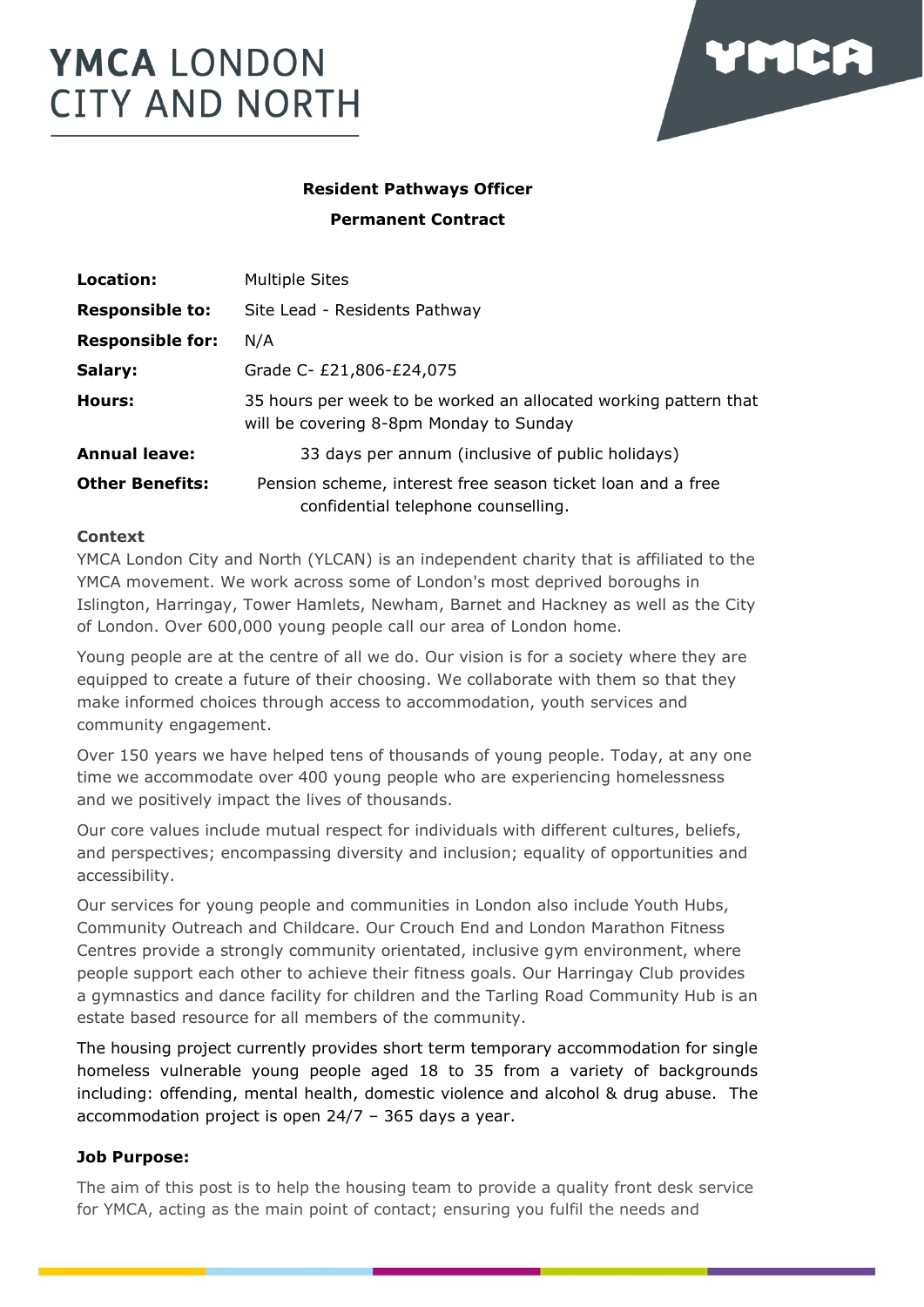

requirements of our residents. This post will assist the Housing Options Officers in taking rent payments, answering the telephones in a polite and professional manner, providing basic information, advice and guidance, helping young people to call external agencies, thus embedding a psychological informed environment.

# **Duties and Responsibilities**

# **Resident Engagement**

- To support the facilitation of the Residents involvement plan, in conjunction with the ETE Worker, and working with them to supervise, develop and implement a holistic programme of activities and encourage and promote resident participation.
- To support the ETE activities worker, volunteers and residents to deliver high quality learning and development programmes.
- Provide and update a calendar of events to ensure residents are fully aware of planned activities and to promote engagement and participation.
- Supervise the use of ETE facilities and resources, and ensure activities such as the HUB, training room, garden area and other available spaces are used appropriately.
- Support the development and delivery learning programmes with external bodies who have relevant expertise and opportunities.
- Be aware of opportunities to involve residents and signpost to them relevant activities for engagement and to evaluate the success of the resulting involvement activity. This would be achieved by actively promoting the opportunities available to residents to become involved with both internal and external activities in line with the ETE engagement strategy.

# **Housing Tasks**

- Ensure all incidents and complaints are reported and dealt with in line with organisations processes.
- To assist Housing Team with benefit information, advice and guidance to residents.
- To support Housing Needs Workers with 1-2-1 key working sessions
- To support Housing Team in making referrals to external agencies to ensure young people's support and housing needs are addressed.
- To assist with investigations of incidents of anti-social behaviour and take appropriate enforcement action to ensure effective resolution including legal remedies where necessary. This includes viewing CCTV footage to bring incidents to a swift resolution.
- To assist Housing Team with carrying out pre-void inspections, arrange re-letting works, assess applications and complete new licence agreements
- To ensure the timely processing of new residents as directed in order to achieve void turnaround target
- Working closely and cooperatively with the maintenance team, ensure that repairs are reported in a timely manner
- To be responsible for a small caseload as a secondary keyworker
- As directed, to correctly and promptly, administer all paperwork and computerised necessary (including updating database systems (Inform), filing and maintaining current, ex-residents and referrals files) for the effective and efficient functioning of the housing team.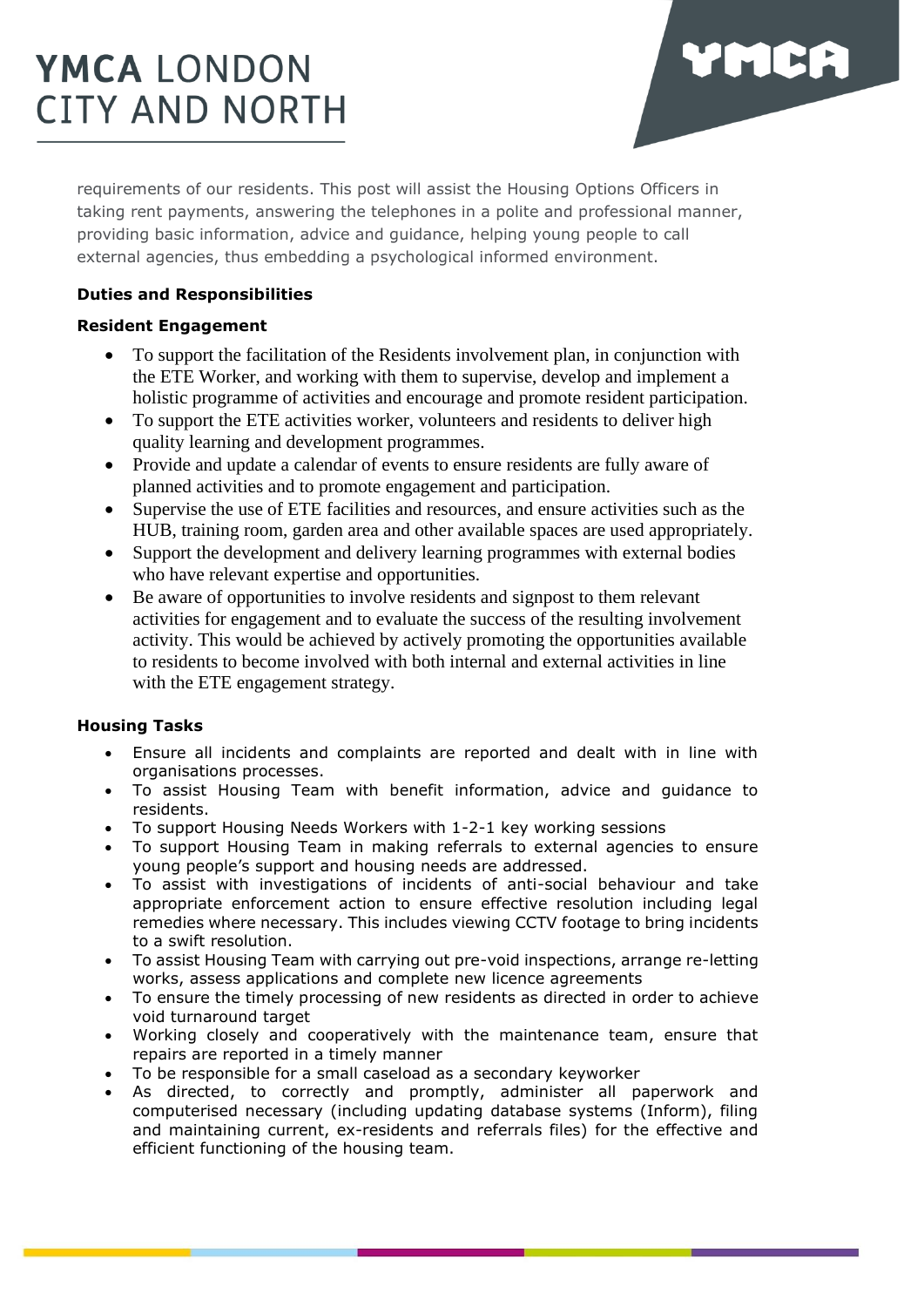

#### **Reception Tasks**

- You will act as the main point of contact for all YLCAN stakeholders, always creating a positive and professional impression and fulfilling residents, catering and conference users, contractor and visitor's needs.
- Greet all customers and assist them accordingly and in a professional manner.
- Answer telephones promptly and professionally making sure that the caller receives correct information. Handle queries and complaints appropriately.
- To manage any admin duties including reporting of any maintenance concerns and gym memberships.
- Carry out all bookings, sales and administration procedures accurately.
- Ensure the front desk area is kept clear and tidy at all times.
- Ensure access control is adhered to at all times.
- Implement the YLCAN cash handling procedures to ensure an effective, efficient and well monitored operation.
- Maintain a thorough knowledge of all YLCAN activities, facilities and services provided.
- Ensuring the first aid box is accurately replenished
- Handing out hoovers/irons to residents
- Opening doors when residents lock themselves out
- Issuing fob keys to residents
- Support the team in embedding a psychological informed environment.

#### **Customer Service**

- Takes personal responsibility for exceptional customer service behaviour, ensures service delivery is in line with internal policies in a friendly manner.
- Use good listening skills to build rapport and establish credibility with colleagues, residents, contractors and external stakeholders
- Interacts well with people, shows commitment to working in partnership within a team and demonstrate a wiliness to go the extra mile.
- Shows commitment to working with external & internal partners, customers and service users to maintain good working relationships
- Seek to understand the need of the customer/client and works to promote a culture that values equality and diversity to deliver services with equal access.
- Works as part of a team, actively follows up on enquiries, requests and complaints
- Honest and straightforward and treats everyone with fairness, respect and professionalism
- Seeks to receive feedback on individual approach from customers and colleagues
- Ability to identify any difficulties and confident to provide recommendations for improvement

#### **External Agencies**

• To build and maintain good working relationships with external agencies to benefit the support needs of the residents (including referral, workshops, moveon, education, training and employment opportunities.

#### **Licence Agreement**

- To assist Housing Workers carrying out effective move-in induction programme for new residents ensuring accurate assessment and identified areas for ongoing license sustainment in line with the Housing Manager.
- To assist residents, maintain their license agreements by providing licence agreement sustainment guidance including, arrears, housing benefit, income support/job seekers allowance and anti-social behaviour.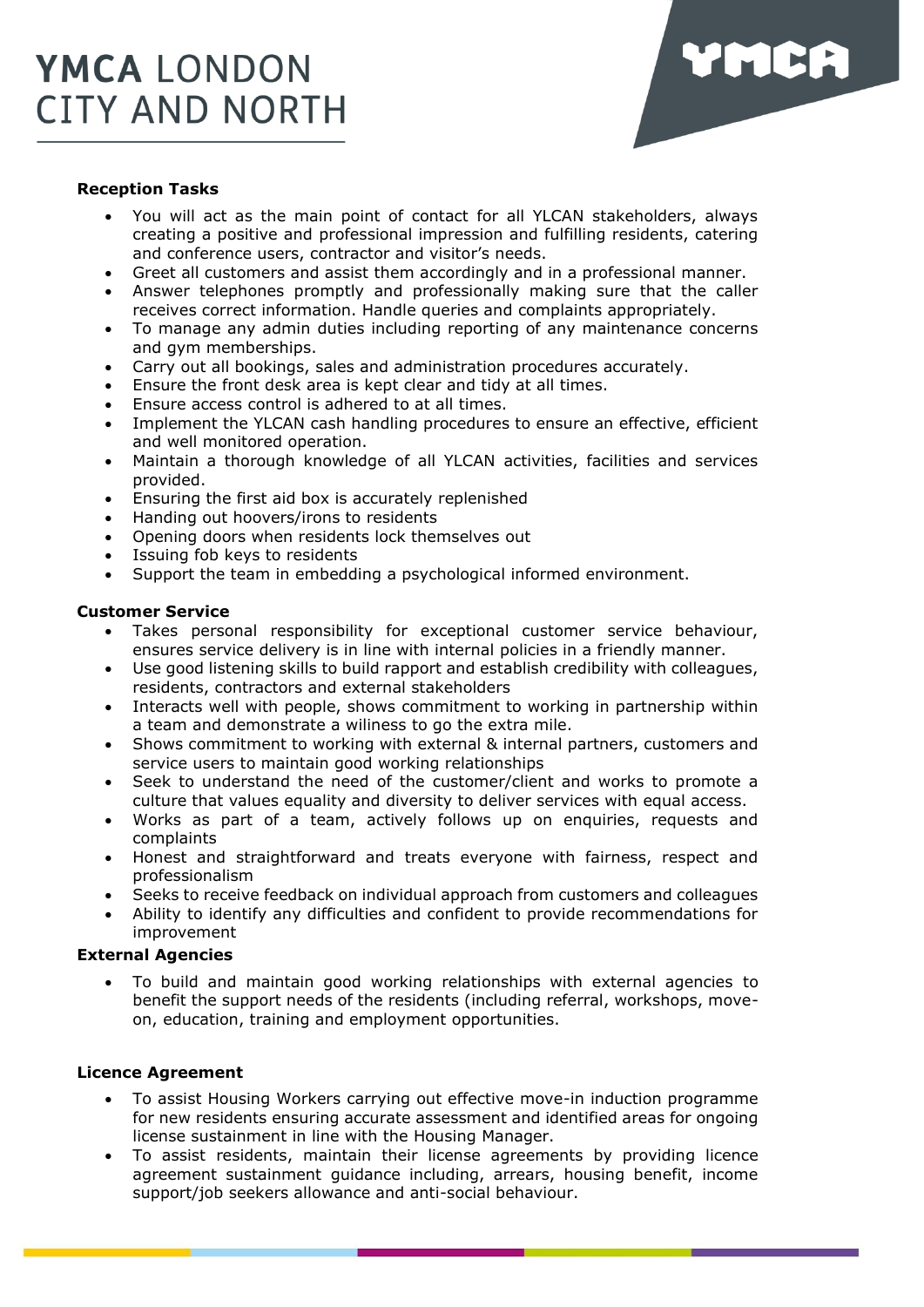

• To help manage relations and negotiations with residents ensuring that issues are addressed promptly, fairly and constructively, and ensure they comply with their licence agreements.

# **Income Maximisation**

- To work proactively with the residents to minimise rent arrears.
- To assist the Rent Coordinator in managing rental income and any arrears for residents.
- Inform the Rent Coordinator of any circumstances that may impact upon successful rent collection

#### **Regulatory Standards and Compliance**

- To assist residents to have the opportunity to shape and influence service delivery in relation to housing management in accordance with Homes and Community guidelines.
- To assist Housing Workers carrying out risk assessments and reception health and safety inspections, taking appropriate action to comply with legal and local authority regulations and standards.

# **GDPR and Data Protection**

- Maintain the integrity of the personal data; protect personal data from breaches and maintain the confidentiality of personal data.
- Report any data breaches promptly to your line manager.

#### **Other**

- Follow the robust monitoring procedures as guided by the Housing Co-ordinator.
- To represent the organisations at various relevant external forums and meetings.
- Maintain a thorough knowledge, and work within all YMCA London City and North's Policies and Procedures (i.e. Code of Conduct, Child Protection and Safeguarding and Health & Safety policies & procedures, and appropriate government policies.
- Maintain a thorough knowledge of current housing legislation and welfare benefits.
- Undertake other duties commensurate with grade and status.
- Attend regular supervision and other personal development activities (training events and occasional overnight).
- To provide cover at any YMCA London City and North site for holiday or sickness within the housing department.

# **Environment**

### **Unsocial hours**

The nature of post is such that a set shift system is in operation and unsocial hours are worked during weekday and weekends.

# **1. Scope and limits of authority**

- Administration information systems (manual and computerised) and in particular Amis and referrals, current and ex-resident files.
- The processing of all monies received at reception.